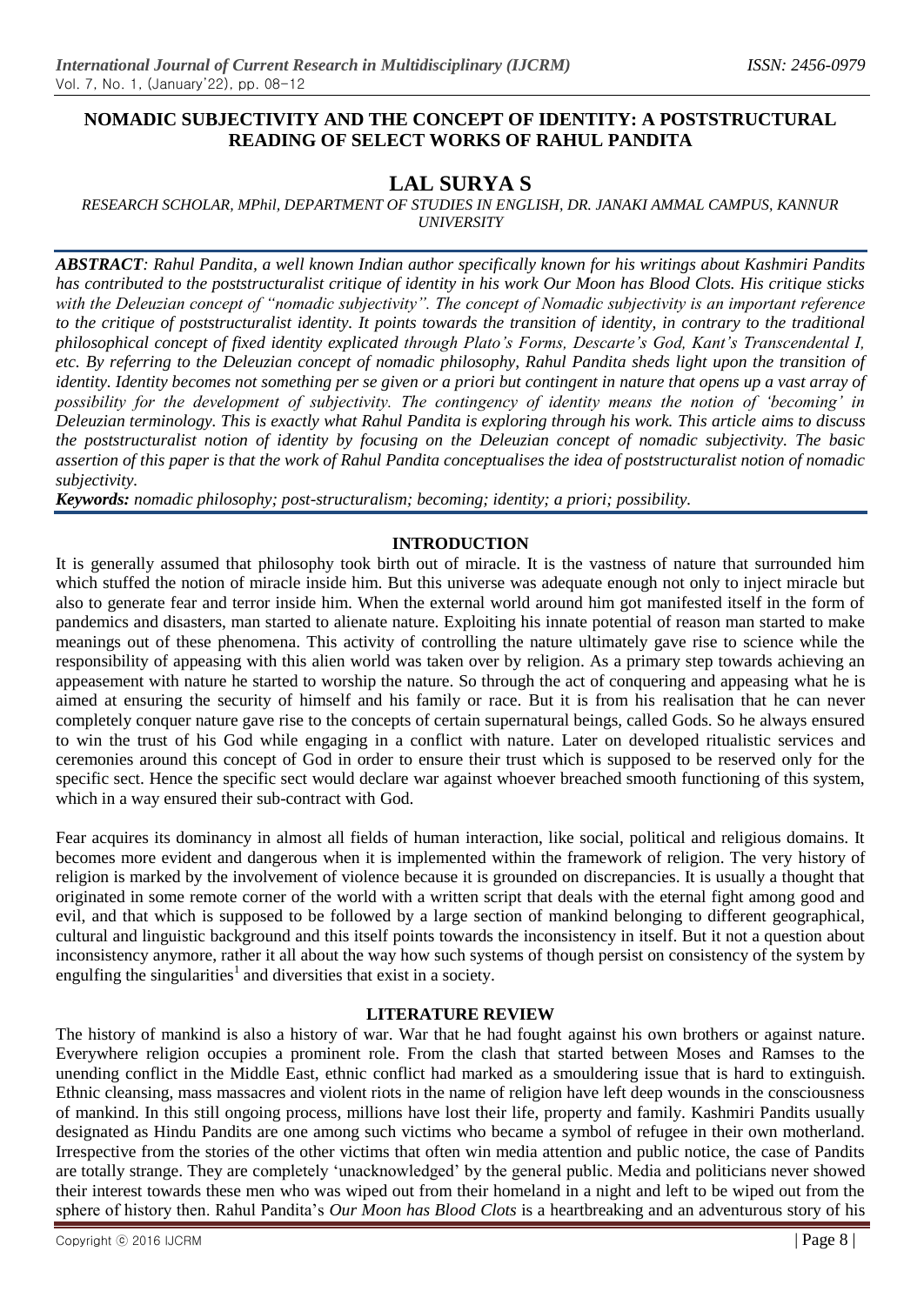and other Pandit families who survived the unacknowledged ethnic cleansing that happened in Kashmir back 1947.

Rahul Pandita is a journalist and a well acclaimed and a celebrated figure among young Indian authors. He is a 2015 Yale World Fellow. He has authored *Hello, Bastar: The Untold Story of India"s Maoist Movement*. But it is his work on Kashmiri Pandits that had won wide appreciation from the public and became national best seller, simply because the literary scenario of Indian English Literature really lacked authentic works that background the miserable story of Kashmiri Pandits. The work is divided into five parts, each focusing at the different stages of his miserable life in Kashmir. Each part is connected with each other in a rigid manner through the skilful narrative potential of Pandita. It can be categorized among the genre of historical autobiography as it delineates his life along with the history of Kashmiri Pandits. Through this work Pandita outlines the history of the out-casted Pandits by narrating the story of his family. His family was an extended family with his and uncles and grandparents residing in a huge mansion. Both his parents were government employees and his grandfather was a connoisseur in Hindu religious rites. Their life was a peaceful one until everything became topsy-turvy in one night. The events that unleashed on that terrorizing night was a culmination of a long history of religious hatred that was smouldering inside Kashmir.

#### **DISCUSSION**

The ancestors of Pandit family settled at the valley of Kashmir from the regions of Punjab years back. They settled

and nourished a new civilization out there. In the course of history the administration of the region fell into the hands of many rulers and things became very hostile for the Pandits. The Muslim administrators who handled a majority of term ruling Kashmir turned the land as a parallel Auschwitz for the Kashmiri Pandits. Martha C. Nussbaum in her work *The Monarchy of Fear* explicates that politics is emotional and the stakeholders who are interested in promoting the crisis often employ the strategy of injecting emotions into the mind of the majority through fake propaganda which makes them fail to rise into the level of expressing empathy towards their fellow mates. This is exactly what happened in Germany during the Third Reich. A similar kind of situation unfolds in Kashmir. This paper mainly intends to take a look at the philosophical side of 'transcendental-codes'<sup>2</sup> of meaning making process of whose misunderstanding constitutes majority of issues around us. My perception towards this issue will be channelized through the poststructuralist perspective because dismantling or exposing the transcendental-codes that constitute a system is what Poststructralism is mainly focusing at. For the purpose I am intending to employ a concept that was advocated by Rosi Braidotti, by drawing inspiration from Deleuze, in her work under the same name, *Nomadic Subjects*. Nomadic Subjects is a different kind of 'becoming'<sup>3</sup> which asserts that it is still possible to think and live politically without relying upon any sort of transcendental codes which are suppose to define the being. Through this she is not only proposing the new possibilities of escaping but "rather she also seeks to imagine the transitions among identities, sexualities, generally everything about structural-universal codes which are thought of as unique and isolated in themselves." (NM 8)

After witnessing a series of very terrorizing events, the little Pandita, asks himself, "I can"t fathom why all this is happening. If the Kashmiris are demanding Azadi, why do the Pandits have to be killed? Why do we have to leave our house, where I play freely, and ride my cycle, and exchange comics with my friends? How is the burning of a temple or molesting a Pandit lady on the road going to help in the cause of Azadi? (MB 95) This is where the philosophy of Braidotti points at. She says that all structure is grounded upon the concept of excluding its 'otherness', but at the same time this exclusion is always interiorized or represented inside the structure. So the excluded part is both inside and outside and hence she proposes that the structure will not have a consistency because its establishment depends on the radical exteriority which cannot be totally interiorized. Thus it can be stated that what the majority of the Kashmir is really meaning through ethnic cleansing is that they are trying to negate the exterior part, that is, "the other", which is none other than the Pandits, under a universal identity negating the singular representations like bodily establishments and performatives. Through the negation of the other and bringing them under a single identity they believe they can bring stability to the system.

The novel is all about the unending journey undertaken by the Kashmiri Pandits from one place to another in search of less hostile environment. They soon turn out to be a refugee in their own homeland and wiped out from the history without being acknowledged by anyone. "We were becoming nobody"s people" laments the young Pandita. Packing their bags and shifting to new houses were an everyday practice in the life of a Kashmiri Pandit. Pandita remembers that his father once cracked a joke at their nomadic life as, "I could have opened up a packer and mover company." (MB 139) This unending exodus is a metaphorical imprint of their survival and the birth of a new "becoming", *nomadic subjectivity*. The whole event of his life as a Pandit in Kashmir can be summed up as a fruitless act executed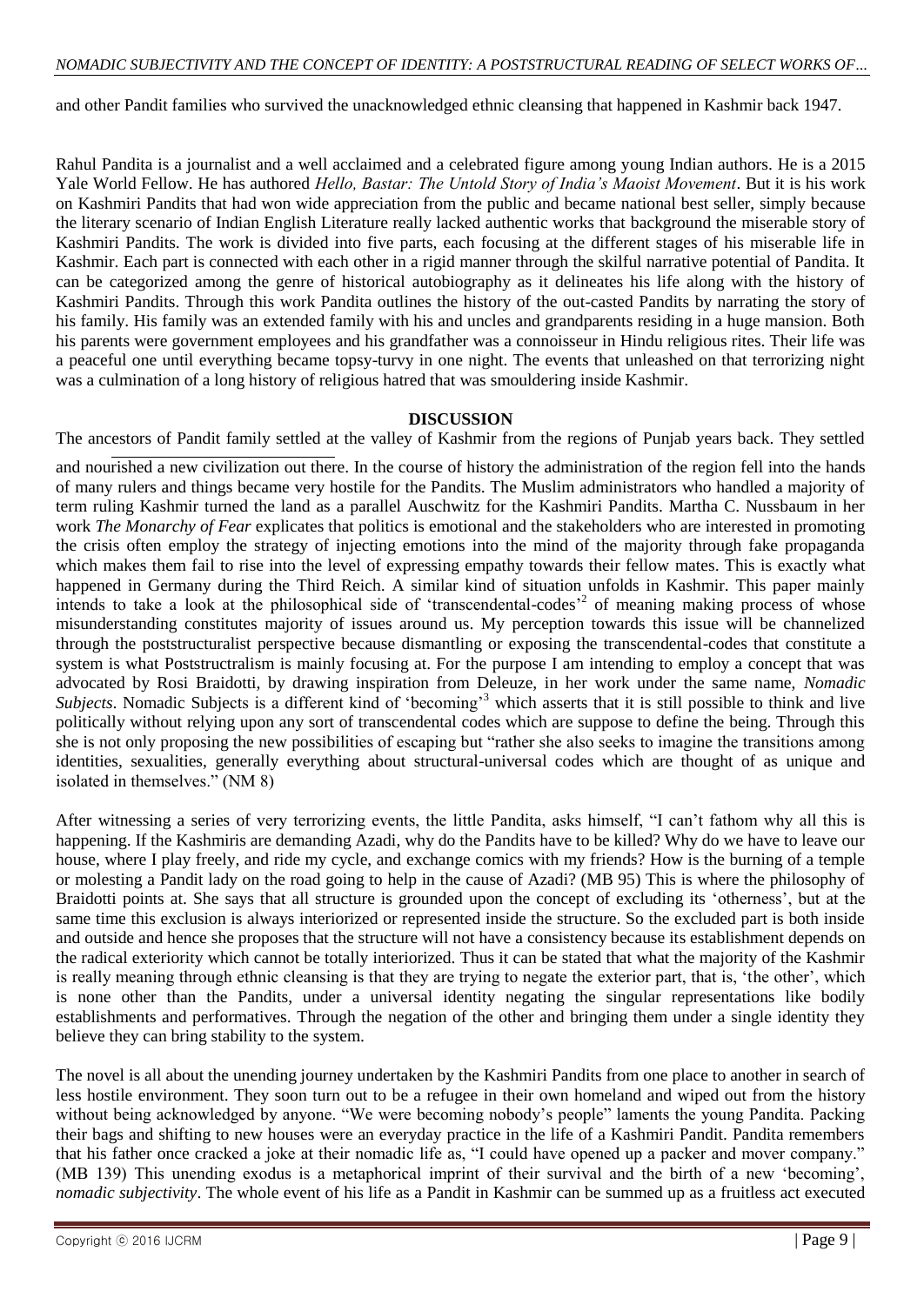by a system for identifying "the being" of the other under a specific identity as demanded by the majority. Hence their

survival as a Pandit can be seen as a 'becoming' since it destroy the structural forms identifying the being. Pandita evokes, "...it was as if the minority Pandits were to be blamed for everything that went wrong...whatever the reasons, the Pandits became the target. Houses were looted and burnt down, men beaten up, woman raped and dozens of temples destroyed. A massive statue of goddess Durga was brought down in the ancient Lok Bhawan Temple." (MB 35) So it was the simple technique implemented by the majority for negating the existence of the other. Pandita details in his work that "throughout 1990, Pandits are picked up selectively and put to death. They are killed because Kashmir needs to be cleansed of them. And if the one chosen is not to be found, a proxy suffices. It is all about numbers. It is all about how many are killed. It is known that if one among themis killed, a thousand will flee." (MB 73) Here arise the question of "they". Who are "they" and why are "they" needs to be executed? According to Deleuze identity identifies according to the transcendental categories and there the question of "they" or the other never arises. The Pandits were categorised as 'they' because they, through their survival opened existence to new . To situate in a pre-defined existence. path by which no transcendental signifier could capture their being. So they transcend from the pre-determined identity towards a subjectivity which functions as a preventer of transcendental signifier. Pandits, in Deleuzian terminology can be called as a "body" which embraces the possibility of rejecting the transcendental power. Body according to Brian Massumi signifies a new politics of criticising the notion of identity which situates the being in a pre-determined existence. So identity tried to suppress the unpredictable becoming of existence. It means, according to Efe Basturk, that the body and its contingent potentiality signify the lack of completeness in identity, because the notion of identity can perceive itself as "complete" only by making the body foreseeable. So making the body foreseeable is what the majority is meaning through the vociferation "no eastern, no western, only Islamic, only Islamic" (MB 66) And this can be made more comprehensible from the "...series of bomb blasts outside other symbols of 'Indianness' –India Coffee House, Punjab National Bank, the Press Trust of India." (MB 67).

Rahul Pandita begins the "part two" of his work by emphasising on the notion of freedom as it is perceived from two opposing viewpoints. "In the veins of Kashmiri"s flows the blood of the Mujahideen and the destructors of the infidels...from every village will rise a cry: Azadi! From every Mosque will rise a cry: Azadi! From every school, every child will let out the cry: Azadi, Azadi, Azadi!" (MB 71) Who conquers freedom? What constitutes freedom? These are the most significant question that is dealt in this work. Through the work of Pandita what can be deduced is that it is widely propagated that the freedom of majority is curbed by the infidels. The identity of the "infidel" bestowed upon the Pandits makes them scapegoats of all crimes. The survival of Pandits is therefore a deconstruction of the identity. Identity can be taken as a structure in itself. According to the Poststructuralist theorists, deconstruction does also have an ethical task besides its epistemological function. The ethical task is to expose that the identity does not have a meaning (meaning of the identity as an infidel) in itself. Establishment of meaning, according to Efe Basturk, is a political act. Efe Basturk further explains that, the meaning of being political means that the hierarchy which the meaning carries is not a philosophical matter. In other words, the hierarchy concealed within the meaning forms the identity of the structure and identity is the social counterpart of hierarchy.

So identity emerges by normalization of the exclusion and moreover identity is the identification of the structure within the exclusion. Now comes the second part, what constitutes the freedom? This question can be better analysed from the viewpoint of Kashmiri Pandits. It is their acceptance of their new becoming as nomadic subjects which constitute their freedom. The reign of terror that was unleashed upon them helped them to develop immunity against the external forces by acquiring the status of nomadic subjects.

According to the poststructuralists the whole issue of identity sprout from a simple misunderstanding of a paradox. The paradox is that the missing part of the identity must be outside the identity (NS 9). According to the poststructuralists any structural form can perceive itself as a whole by externalizing a component that completes it. It is an indication that externalization process is completely arbitrary and political because, according to Basturk, the externalization needs to be formed under an appearance. And this appearance is of the Pandits as infidel is what gave meaning to the whole series of atrocities. This is a political act in the sense that the function of the externalization is to emphasize the completeness of identity by presupposing the lack of completeness in the externalised component. This presupposing is what made Pandits appear as infidels in the eyes of themajority.

Pandits devised new strategies to exist in the society. They removed all their religious signs out from their body, "...ma had removed the golden atth from her ears and her bindi that identified her as a Pandit. Father removed the red sacred thread from his wrist...mother and sister, both of tehm have covered their heads with dupatta." (MB 94) and they even sacrificed their Kashmiri tongue in the presence of Urudu. It"s a counter cultural perspective developed by Pandits to criticise the normalization process or in other words it suggests a rejection of being named by identity.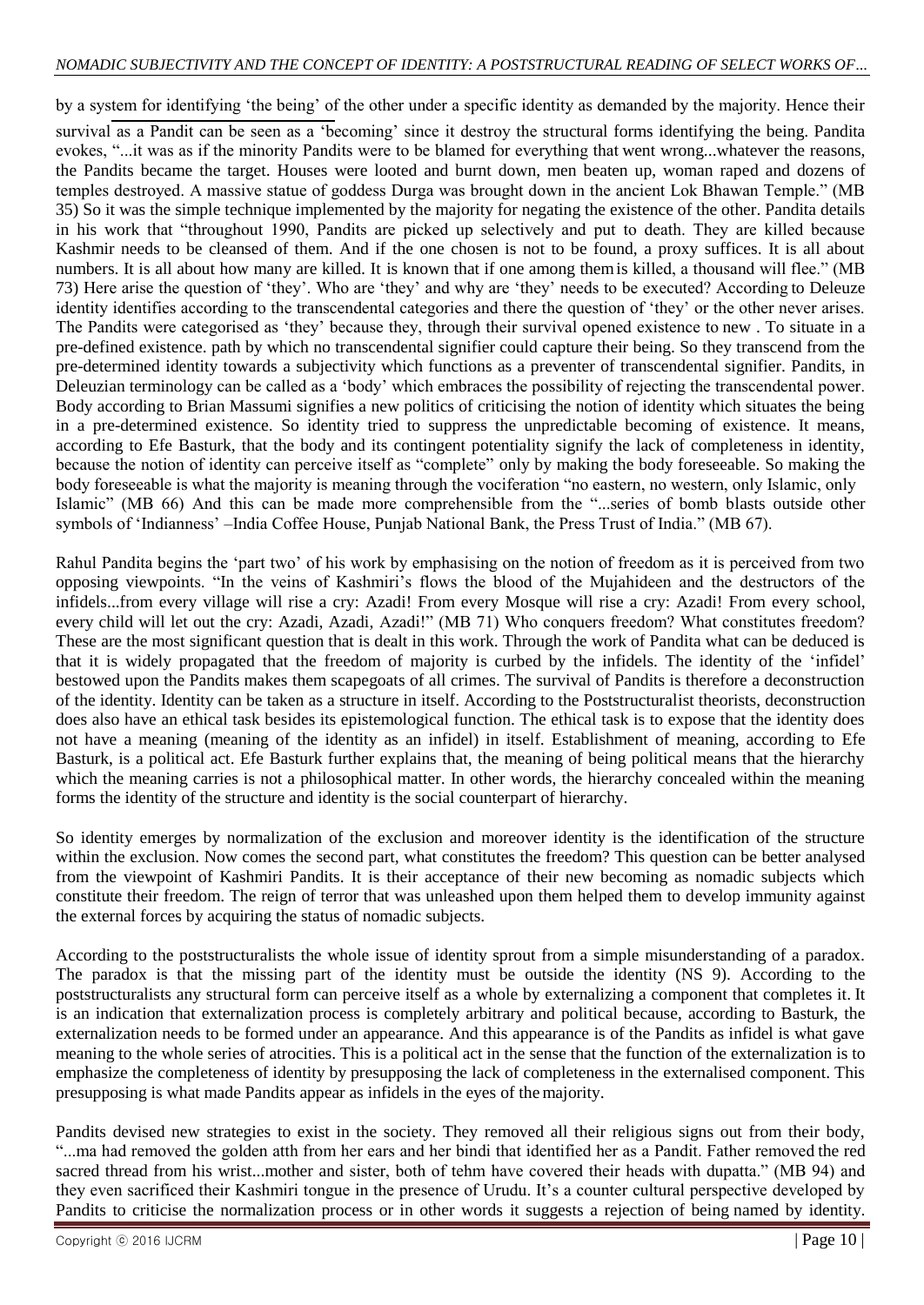Pandita states that the crowd wanted to turn Kashmir into Pakisthan without the Pandit men, but with their woman. He remembers, "...ma rushed to the kitchen and returned with a long knife. It was her father"s. "If they come I will kill her' she looked at my sister.' And then I will kill myself." (MB 77) Sexual molesting is a kind of imprinting identity, to bring the other under a transcendental code by negating subjectivity. Hence their choice of exodus can be taken as their acceptance of their nomadic subjectivity in order to become-impercetible from the manipulation of institutions.

Nomadic subject is a new epistemological and political entity, to be defined and affirmed in the confrontation of multiple differences in class, race and sexual preference. (NS 30) Nomadic subjectivity is not only aimed at criticizing the notion of identity but also imagine the possibility of a new becoming. Their appraisal of nomadic subjectivity in a way contributed towards becoming-imperceptible<sup>4</sup> to the system of encoding<sup>5</sup>. Pandita recollects an incident that, "...walking had been a habit. We had walked another mile or so when we were again confronted by a few Pathans. We raised our hands, while father started chanting Allah ho Akbar." Here the chanting of Allah ho Akbar reflects their becoming by embracing a subjectivity which is marked by its fluid nature<sup>6</sup>.

Becoming is always a matter of creating 'lines of flight'<sup>7</sup> to escape out the bodies that are named by transcendental structures. Escaping from identity is not something that can be possible only by abstraction, that is thinking about how to escape, but rather it starts with querying the conditions that made us. This ability of analysing the condition offers an alternative path to live, to think and to act. So it can be said that the criticism of identity should focus on creating new nomadic subjectivity in which the structural forms of identity no longer encode and predefine the subjectivity of the other. Pandita ends up his work by expressing his deep grief that, "...it has become unfashionable to speak about us, or rise the issue of our exodus. But I have made it my mission to talk about the "other story" of Kashmir. Like the tramp in Naipaul"s *In a Free State*, I have reduced my life to names and numbers. I have memorized the name of every Pandit killed during those dark days, and the circumstances in which he or she was killed. I have memorized the number of people killed in each district. I have memorized how many of us were registered as refugees in Jammu and elsewhere." (MB 220).

#### **CONCLUSION**

Reading Rahul Pandita"s work in the context of nomadic subjectivity provides this work a survivalist style. If a specific sect or a class device a particular system that functions on the ground of certain transcendental codes and whose objective is to negate the irreducible gap that exists in the identity because of its externalised component can create social inequality and catastrophe. This unending urge to perceive itself as a structural form of totality in itself by refuting it"s externalised component have given rise to various totalitarian regimes throughout history.

Such systems always emphasize on the importance of being collectively addressed under a particular identity thereby spreading fake conceptions about 'singular beings' that it has got no meaning of its own unless and until they are referred to a transcendental code which acknowledges their completeness and sovereignty. So nomadic subjectivity proposes a new kind of becoming which negate this concept of completeness in itself, both in terms of ego and system. Hence it provide new possibilities for "the being" to extend from its predefined identity. This is what he meant by "return permanently" at the end of his work, a new mode of survival.

#### *Works Consulted*

- *[1] Belsey, Catherine. Poststructuralism: a Very Short Introduction. Oxford University Press, 2002. Bogue, Ronald. Deleuze and Guattari. Routledge, 1990.*
- *[2] Bowie, Andrew. Introduction to German Philosophy: from Kant to Habermas. Polity Press, 2008.*
- *[3] Braidotti, Rosi, and Alan D. Schrift. After Poststructuralism Transitions and Transformations. Acumen, 2013. Braidotti, Rosi. Nomadic Subjects: Embodiment and Sexual Difference in Contemporary Feminist Theory. Columbia University Press, 2011.*
- *[4] Braidotti, Rosi. Transpositions on Nomadic Ethics. Polity Press, 2012. Camus, Albert. The Plague. Penguin Classics, 2020.*
- *[5] Catalano, Joseph S. Reading Sartre. Cambridge University Press, 2010. Caws, Peter. Sartre. Routledge & Kegan Paul, 1984.*
- *[6] Cerbone, David R. Understanding Phenomenology. Acumen, 2006.*
- *[7] Charlesworth, M. J. The Existentialists and Jean-Paul Sartre. Deakin University, 1978.*
- *[8] Copleston, Frederick Charles. A History of Philosophy: 19th and 20th Century French Philosophy. Continuum, 2013.*
- *[9] Critchley, Simon. The Ethics of Deconstruction: Derrida and Levinas. Edinburgh University Press, 2014.*
- *[10] Deleuze, Gilles, and Eugene W. Holland. Deleuze and Guattari's Anti-Oedipus: Introduction to Schizoanalysis. Routledge, 2003.*
- *[11] Derrida, Jacques. Speech and Phenomena, and Other Essays on Husserl's Theory of Signs. Northwestern University Press, 1973.*